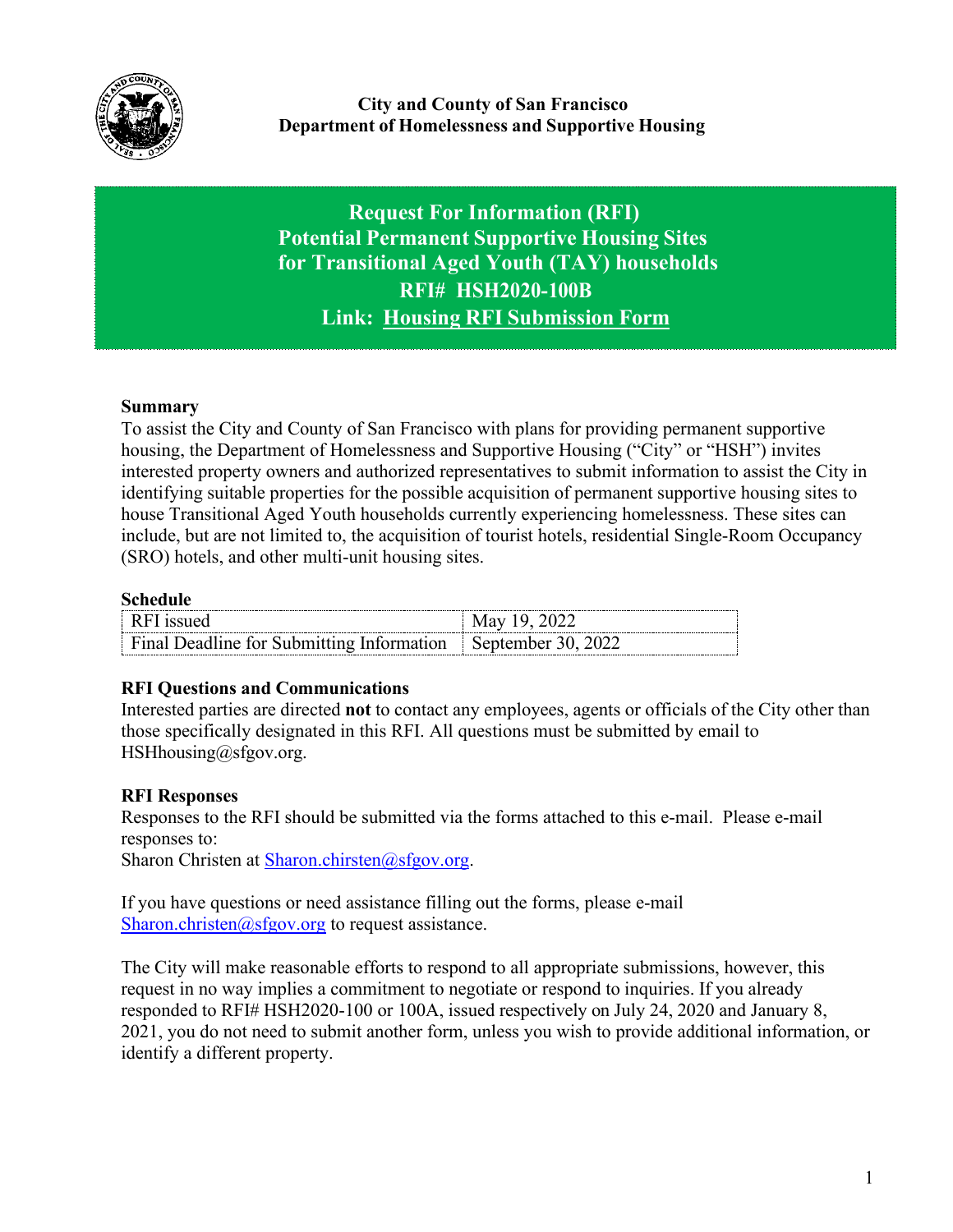## HSH RFI#100B May 2020

## **Background**

HSH's mission is to prevent homelessness and to make homelessness rare, brief, and one-time experience through the provision of coordinated, compassionate, and high-quality services. In its 2019 Five-Year Strategic Framework Update, the Department committed to prioritizing the highest-need clients for services and housing to reverse the trend in adult homelessness and set a goal of reducing chronic homelessness in San Francisco by 50% by December 2022. HSH currently funds nearly 8,000 units of permanent supportive housing.

On July 21, 2020, Mayor London Breed announced the Homelessness Recovery Plan, a comprehensive multi-year initiative to expand permanent supportive housing and homelessness prevention interventions. The Mayor proposes to utilize a local revenue measure and General Obligation Bond measure planned for the November 2020 ballot.

#### **Delivering Services with Equity**

The Department of Homelessness and Supportive Housing (HSH) seeks to become an institution that represents the diversity of the communities we serve and fosters a more diverse, equitable, and inclusive (DEI) culture that recognizes and creates belonging for everyone in our Homeless Response Systems across all work functions, levels, and services.

Diversity, Equity, and Inclusion is the foundation upon which HSH engages and assists those we serve, builds relations with those who provide services on our behalf, and infuses the values and beliefs that enable our colleagues and contractors to develop their potential and bring their full selves to the work we do to end homelessness in the city and county of San Francisco.

We envision outcomes where racial disparity gaps in homelessness are closed, and the Homelessness Response System (HRS) is structured to benefit, and not further marginalize and harm, the BIPOC, LGBTQ+, and Differently-abled communities. Our mission will inform the policies, procedures, and program development that end cycles of homelessness for our unsheltered and at-risk communities through equitable access to housing opportunities.

COVID-19 has heightened the historic and continuing impact of anti-Blackness and white supremacy, and of homophobia and anti-trans bias, have led to vastly disproportionate levels of homelessness for communities of color, lesbian, gay, bisexual, and queer (LGBQ+) and transgender persons. Thus, equity must be the foundational consideration in everything HSH does, and the Department is working to bring an equity lens to the forefront of all its planning and actions.

HSH grantees extend the department's reach into the community. It is our vision that all services funded by HSH further the department's mission and reflect its values, including the commitment to more equitable outcomes for BIPOC individuals experiencing homelessness in San Francisco. HSH is seeking to partner with grantees who demonstrate a deep understanding of and focus on racial equity to achieve different outcomes in the communities HSH serves and pay close attention to those who are often excluded. All applications for HSH funding will be evaluated in part based on the applicant's ability to articulate and demonstrate how it will operationalize a commitment to racial equity. Awarded grantees shall demonstrate the ability to conduct equity-focused data analyses and use feedback from the served population to enhance services.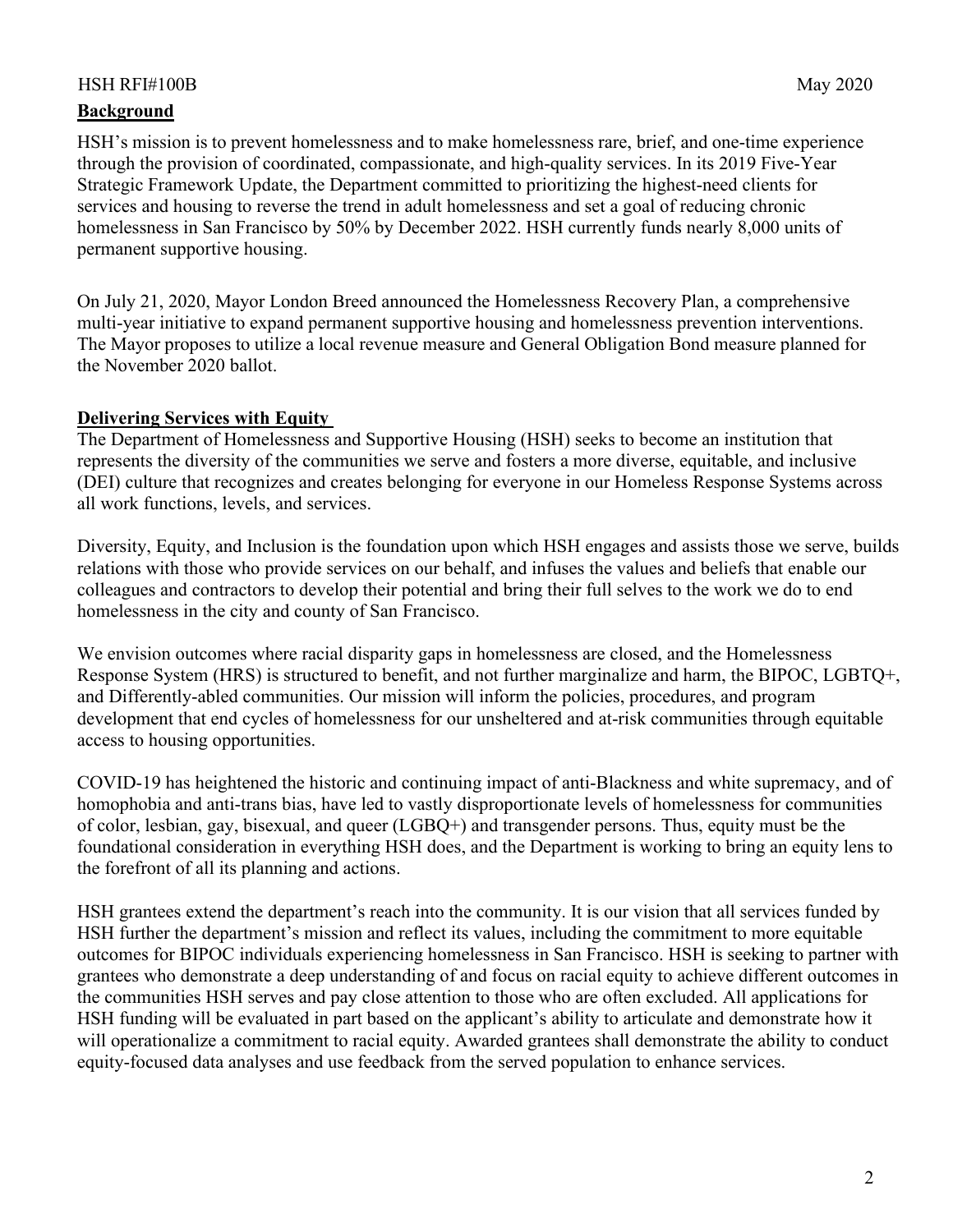## **Purpose of this Request for Information**

HSH is issuing this Request for Information (RFI) to gather information about properties to house Transitional Aged Youth (TAY) households that are *potentiall*y *available* for acquisition and meet the general criteria specified within this RFI. This is not a request for formal purchase offers, nor is it a solicitation from the City to purchase any property.

This request enables HSH working in coordination with other City Agencies to gather information and provide property owners and affiliates with a direct path to contact the City to submit property information for consideration.

# **Future Acquisition Opportunities**

If state and local funding resources become available in 2022-3, the City intends to expand the PSH portfolio through the immediate acquisition of sites. This RFI process is the first step in the City's acquisition strategy for the next two years.Preferred Property Uses

Permanent Supportive Housing is affordable housing designed for adults, youth, and families with chronic illnesses, disabilities, mental health issues, and/or substance use disorders who have experienced longterm or repeated homelessness. The City is interested in gathering information about properties that could functionally work as permanent supportive housing such as single-room occupancy (SRO) residential buildings and residential hotels, tourist hotels, and other multi-unit housing sites. This outreach is specifically focused on the desire to solicit additional RFI responses for properties that would be well suited to serving Transitional Aged Youth (TAY) households. The specific requirements and preferences regarding properties are attached as **Appendix A – Preferred Property Specifications**.

# **Submission Criteria**

Any property owner, or authorized representative or agent, of a specific property that might be available for sale now or in the future is encouraged to submit information. The City is not soliciting professional services at this time or brokerage services or other operating services. The City acknowledges some properties may not be immediately available for purchase but the City is still interested in identifying possible suitable properties that may be available for acquisition within the next few years.

Currently, the City is seeking information to acquire suitable properties in fee. The City will also consider a lease of a property on an interim basis if it helps bridge a pre-negotiated purchase, such as a lease with an option to purchase (emphasis on *option to purchase*). The City will also consider working with nonprofit organizations on specific site acquisitions that help to achieve the goals of this RFI.

# **Response Requested**

Interested Owners and Representatives are invited to provide responses by completing an online form **Appendix B – Request For Information Submission Form** attached hereto. Properties will be reviewed on a rolling basis with the City accepting information on a continuous basis until December 31, 2022. Each respondent should structure its response based on the City's terms and conditions described below and in accordance with the online form.

The City will make reasonable efforts to respond to all appropriate submissions, however, this request in no way implies a commitment to negotiate or respond to inquiries. The City intends to thoroughly review and organize the information and corresponding descriptions and detail of properties submitted. The immediate goal is to determine which initial properties best meet the programmatic criteria to consider as a *potential future* acquisition option, and to then prioritize those sites for possible contract negotiations. The City will determine any steps regarding specific negotiations based upon both the quantity and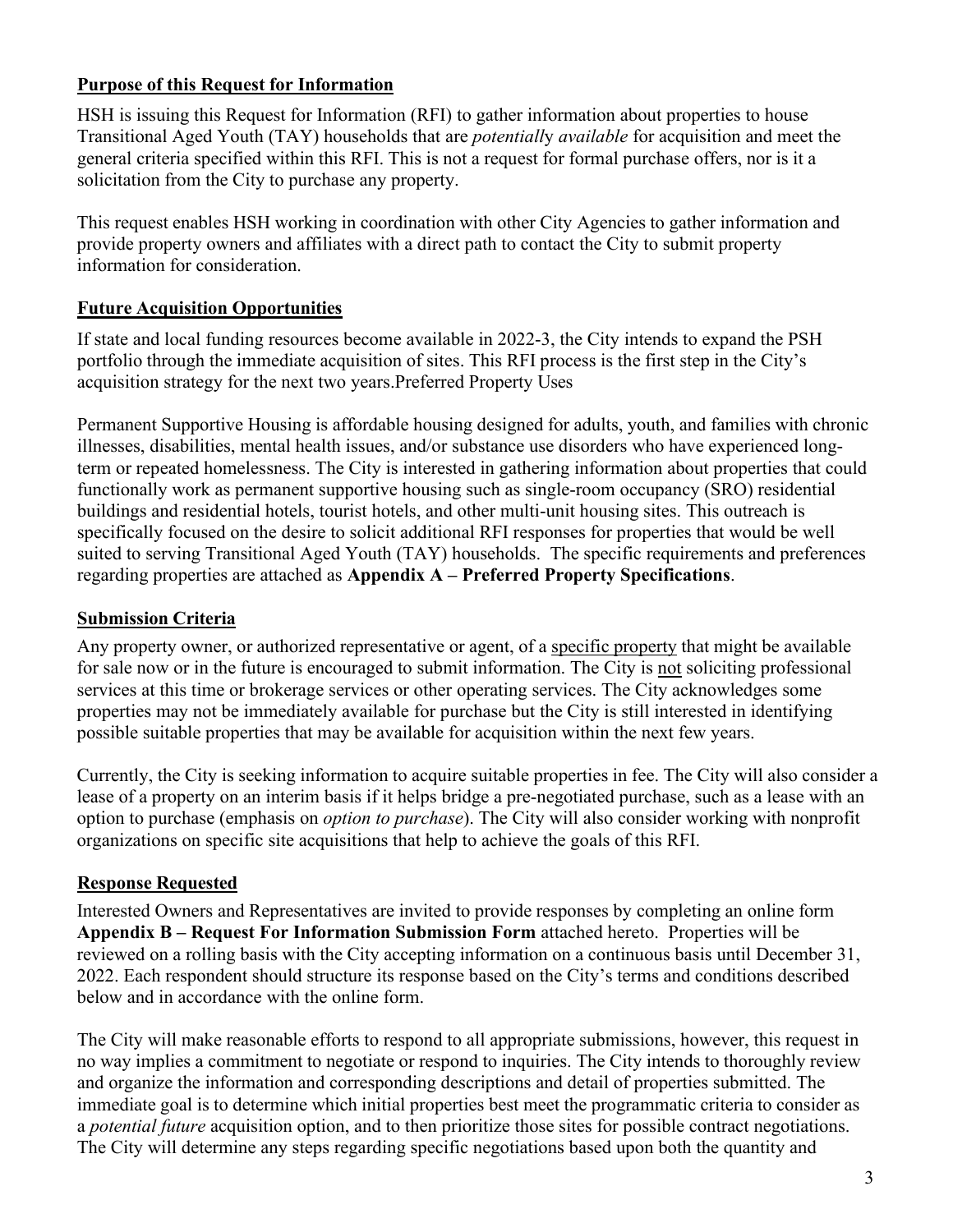compatibility of submissions. This information will also help inform the final scope of this process. Relevant excerpts of the City's Sunshine Ordinance pertaining to confidentiality of the responses are included as **Appendix C**.

The City issues this RFI without creating any liability or making any promise. All respondents will bear their own costs in responding this this RFI, without reimbursement. The City does not guarantee that it will enter into any negotiations or any contracts.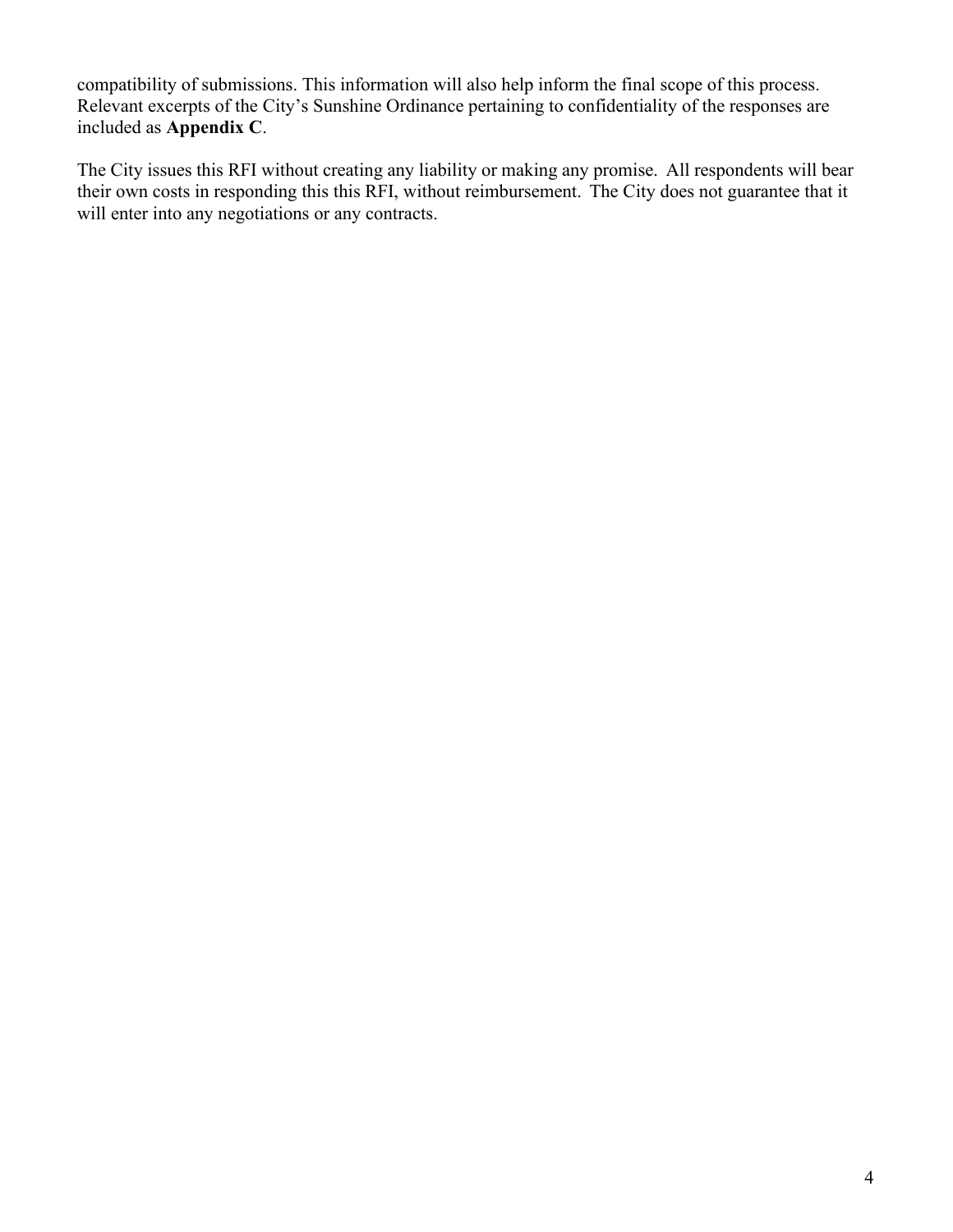## **Appendix A – Preferred Property Specifications**

A. Number of Tourist Rooms/Residential Units:

| Preferred Range: 35 to 70 units |          |
|---------------------------------|----------|
| Minimum:                        | 25 units |
| Maximum:                        | 70 units |

B. Preferred start of City's Occupancy/Use: Available immediately through the next two years.

*Note: The final transaction, i.e. eventual acquisition, may occur later in some instances, subject to availability of funding, and the budgetary and fiscal provisions of the San Francisco Charter.* 

- C. Vacancy Rate (for residential sites only): Preferred 100% vacant but will consider properties with some existing tenants, in particular in cases where the existing tenant population is within a similar age range as TAY households (age 18-29) for program effectiveness in supporting TAY households toward housing stability. [The City will not support or incentivize any evictions.]
- D. Location:

HSH is interested in offering TAY households diversity in neighborhoods for housing choice. Therefore, properties outside of the Tenderloin and South of Market will be prioritized for acquisition except to the extent that locating TAY housing in these neighborhoods aligns with population-specific programming.

- E. Desired Amenities:
	- SRO/units with:
		- In-unit full bathrooms
		- In-unit Kitchenettes or room size of approximately 150-200 square feet to allow for the addition of a non-plumbed kitchenette
	- Community space or meeting rooms
	- 3-5 Office Spaces/private offices
	- Laundry Room
	- Ground floor front desk
- F. Accessibility:
	- Elevator (with automatic doors and relatively recent and accessible cab controls) access and accessible path of travel through property, including no step at front entry.
- G. Building Characteristics:
	- Complies with standard building codes (no sites that require demolition and rebuild)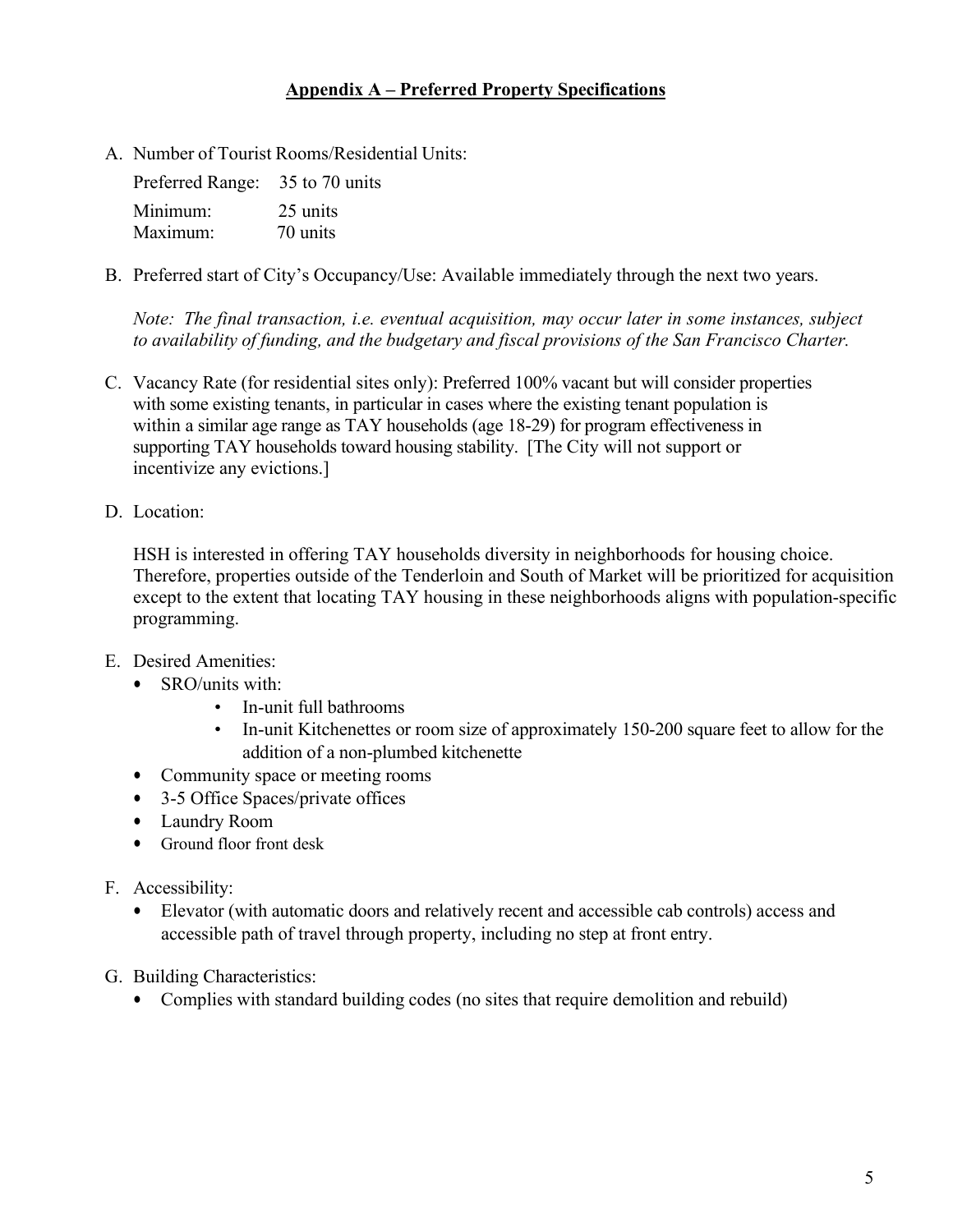### **Appendix B – RFI Submission Form**

*Please complete a unique submission form for each property/ site you are providing information online.: Please include the phrase RFI Response in the subject line.* 

| <b>Sale of Property</b>                                   | Are you willing to consider selling/facilitating the eventual sale of this Property? |     |                                                                                                                      |       |
|-----------------------------------------------------------|--------------------------------------------------------------------------------------|-----|----------------------------------------------------------------------------------------------------------------------|-------|
| $\Box$ Yes                                                |                                                                                      |     |                                                                                                                      |       |
| $\Box$ Possibly                                           |                                                                                      |     |                                                                                                                      |       |
| $\Box$ No / Not Applicable                                |                                                                                      |     |                                                                                                                      |       |
| <b>Property Overview</b><br>Address:                      |                                                                                      |     |                                                                                                                      |       |
| Property Name (if any):                                   |                                                                                      |     |                                                                                                                      |       |
| Ownership Legal Name:                                     |                                                                                      |     | <u> 1980 - Johann Barn, mars ann an t-Amhain Aonaich an t-Aonaich an t-Aonaich ann an t-Aonaich ann an t-Aonaich</u> |       |
| Type (mark one):                                          | Tourist Hotel                                                                        | SRO | Multi-Family                                                                                                         | Other |
| <b>Contact Info</b><br>Your Name:                         |                                                                                      |     |                                                                                                                      |       |
| <b>Contact Phone:</b>                                     |                                                                                      |     |                                                                                                                      |       |
| <b>Contact Email:</b>                                     |                                                                                      |     |                                                                                                                      |       |
| Relationship to Property:                                 |                                                                                      |     |                                                                                                                      |       |
| <b>Building-specific Information</b><br>Number of Floors: |                                                                                      |     |                                                                                                                      |       |
| # of Units/Rooms (total):                                 |                                                                                      |     |                                                                                                                      |       |
|                                                           | Access Type: $\square$ Elevator $\square$ Walk Up                                    |     |                                                                                                                      |       |
| # of Existing Tenants (if any):                           |                                                                                      |     |                                                                                                                      |       |
| <b>Additional Property Information</b>                    |                                                                                      |     |                                                                                                                      |       |
|                                                           |                                                                                      |     |                                                                                                                      |       |
| <b>ADA</b> Accessible                                     |                                                                                      |     |                                                                                                                      |       |
|                                                           | Administrative and/or Office Space                                                   |     |                                                                                                                      |       |
| Retail Space                                              |                                                                                      |     |                                                                                                                      |       |
| <b>In-Unit Room Bathrooms</b>                             |                                                                                      |     |                                                                                                                      |       |
|                                                           | In-Unit Kitchens/Kitchenettes                                                        |     |                                                                                                                      |       |
|                                                           | Other:                                                                               |     |                                                                                                                      |       |

6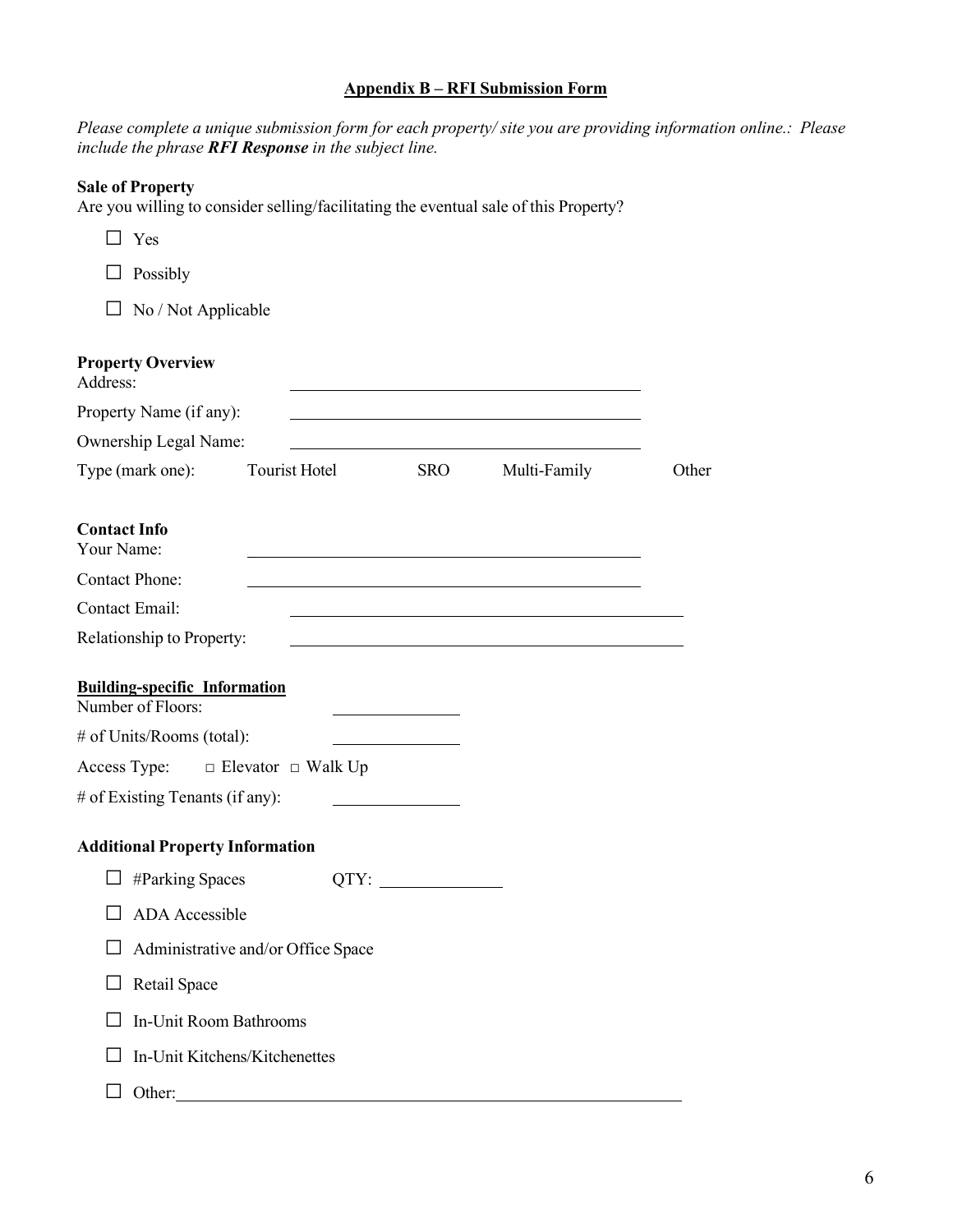## **Open Format Response** (Optional, but encouraged)

**A. Availability of Property**: Please indicate whether you are interested in selling. Also explain your desired timeline, including the soonest you'd be willing to finalize the transaction:

**B. Suitability for Housing**: Please describe attributes about the Property, including recent renovations, other facilities – (seismic upgrade status, laundry, commercial space, additional detail on units/rooms, elevator) etc.:

**C. Other**: Please share any other reasons you feel we should be aware of when considering whether to investigate an acquisition of this Property: